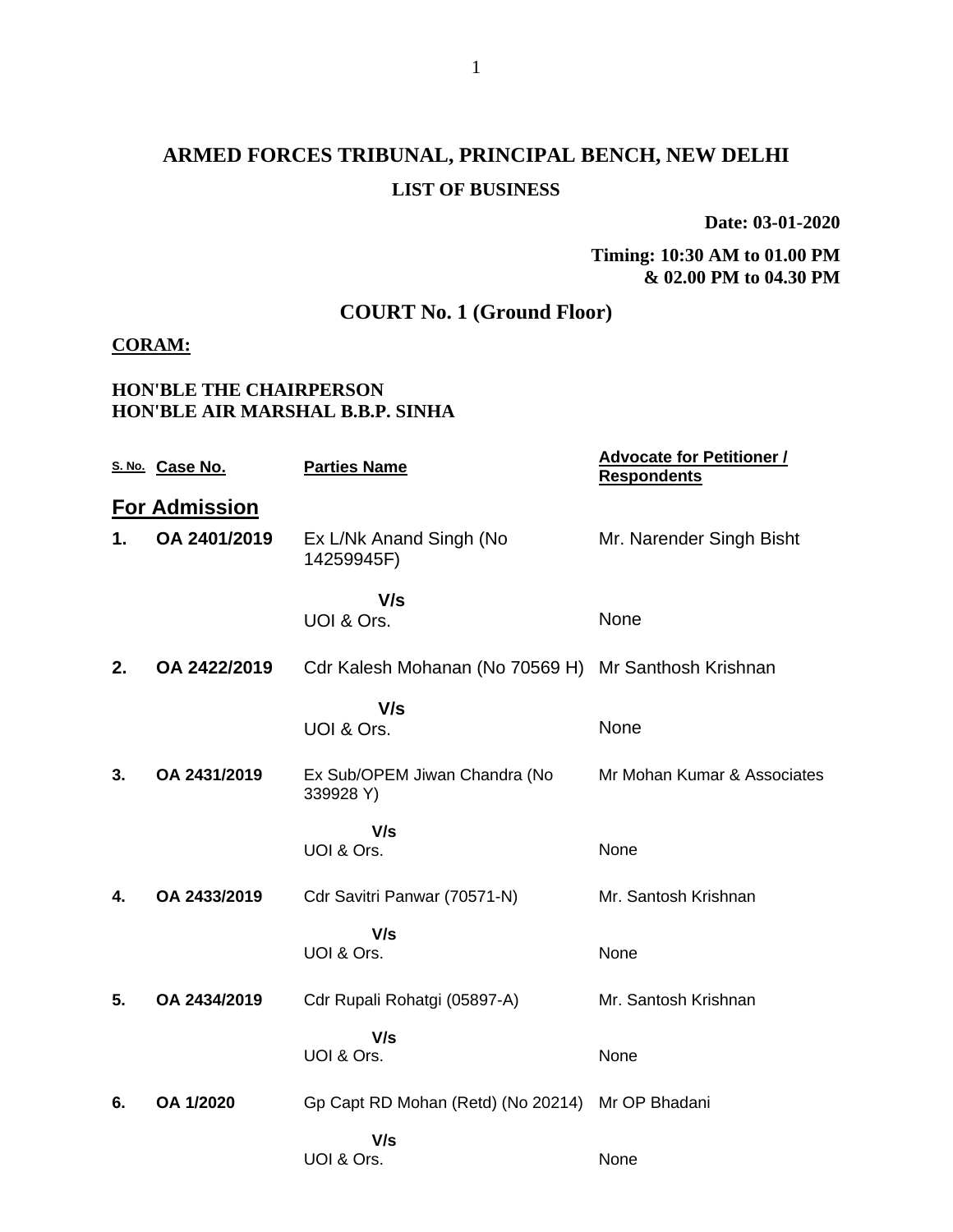| 7.  | OA 2/2020<br>with                 | Ex JWO Girin Borah (638617-B)                             | Mr. Ajit Kakkar & Associates                   |
|-----|-----------------------------------|-----------------------------------------------------------|------------------------------------------------|
|     | MA 1/2020                         | V/s<br>UOI & Ors.                                         | None                                           |
| 8.  | OA 3/2020<br>with<br>MA 2/2020    | Ex JWO Sumant D Parasnavis (No<br>651028)                 | Mr Ajit Kakkar                                 |
|     |                                   | V/s<br>UOI & Ors.                                         | None                                           |
| 9.  | OA 4/2020<br>with<br>MA 3/2020    | Wg Cdr Mahesh Chander Sudan<br>(Retd) (No 24333H)         | Mr Ajit Kakkar                                 |
|     |                                   | V/s<br>UOI & Ors.                                         | None                                           |
| 10. | OA 5/2020<br>with                 | IC-40848P Col APS Johal (Retd.)                           | Mr. K R Verma                                  |
|     | MA 4/2020                         | V/s<br>UOI & Ors.                                         | None                                           |
| 11. | OA 6/2020<br>with                 | Ex Sgt Rulduram Jindal (278865)                           | Mr. Ajit Kakkar & Associates                   |
|     | MA 5/2020                         | V/s<br>UOI & Ors.                                         | None                                           |
| 12. | OA 7/2020                         | Lt Col Archish Pande (IC 62770 P)                         | Mr Rajiv Manglik                               |
|     |                                   | V/s<br>UOI & Ors.                                         | None                                           |
| 13. | OA 10/2020                        | Nk Gurukul Lama (No 5352412K)                             | Mr Ashok Kumar & Praveen<br>Payal              |
|     |                                   | V/s<br>UOI & Ors.                                         | None                                           |
|     | <b>For Orders</b>                 |                                                           |                                                |
| 14. | MA 3311/2019<br>in<br>OA 339/2019 | No 16970K Air Vice Marshal<br>Praveen Bhatt (Retd)<br>V/s | Mr SS Pandey & Associates                      |
|     |                                   | UOI & Ors                                                 | Mr Karan Singh Bhati, Sr<br><b>CGSC</b>        |
|     | <b>For Hearing</b>                |                                                           |                                                |
| 15. | OA 934/2019<br>with               | Ex WO Arbind Kumar (No 673150 F)                          | Mr Omprakash Kr. Srivastava &<br>Vinay Makhija |

MA 2491/2019

 **V/s**

Dr. Vijendra Singh Mahndiyan

UOI & Ors.

2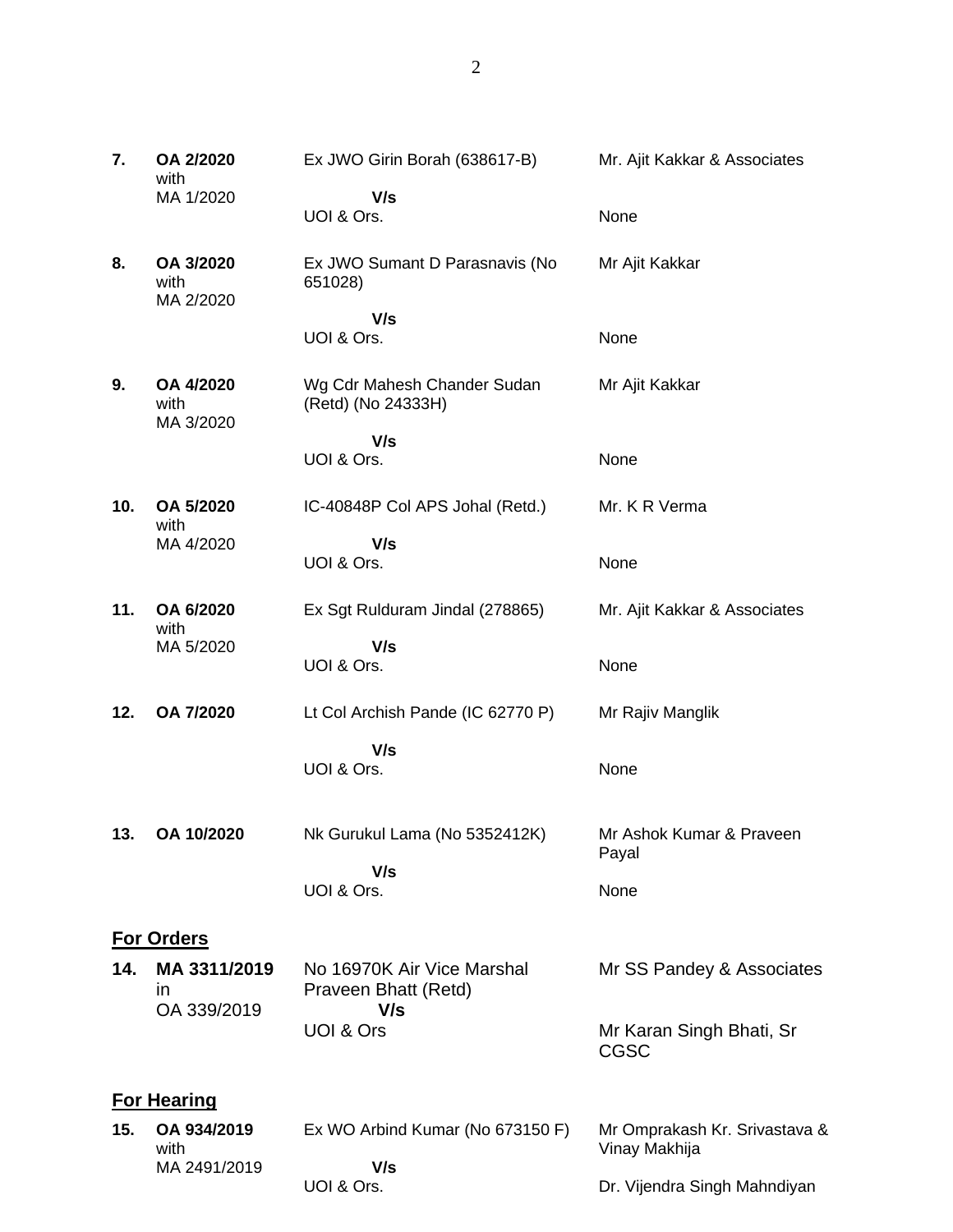## **HON'BLE THE CHAIRPERSON ON ADMINISTRATIVE SIDE**

|    | S. No. Case No.                                  | <b>Parties Name</b>                                                     | <b>Advocate for Petitioner /</b><br><b>Respondents</b> |
|----|--------------------------------------------------|-------------------------------------------------------------------------|--------------------------------------------------------|
|    | <b>For Orders</b>                                |                                                                         |                                                        |
| 1. | MA 3289/2019<br>in.                              | IC 57742Y Lt Col Ajay Dogra                                             | Mr Indra Sen Singh & Abhishek<br>Singh                 |
|    | OA 2253/2019                                     | V/s<br><b>UOI &amp; Ors</b>                                             | Mr Karan Singh Bhati, Sr CGSC                          |
| 2. | MA 3295/2019<br>$\mathsf{In}$<br><b>OA Diary</b> | No 4078913M Sep/DSC Mohan<br>Singh                                      | Mr US Maurya                                           |
|    | No.7614/2019                                     | V/s<br>UOI & Ors.                                                       | None                                                   |
| 3. | MA 3299/2019<br><i>in</i>                        | No. 2883907-X Sep/DSC Suresh<br><b>Chand Sharma</b>                     | Mr. U S Maurya                                         |
|    | <b>OA Diary</b><br>No.7490/2019                  | V/s<br>UOI & Ors.                                                       | None                                                   |
| 4. | MA 3308/2019<br><i>in</i>                        | JC-240679H Ris Ranjeet Singh<br>(Retd.)                                 | Ms. Archana Ramesh                                     |
|    | <b>OA Diary</b><br>No.7558/2019                  | V/s<br>UOI & Ors.                                                       | None                                                   |
| 5. | MA 3315/2019<br>$\mathsf{I}$                     | No 2598606M Ex Nk Gaonkar Vasu Mr Shashi Kumar Dwivedi &<br><b>Babu</b> | Mr Rahul Pandey                                        |
|    | OA (Appeal)<br>1905/2019 (PB)                    | V/s<br><b>UOI &amp; Ors</b>                                             | Dr. Vijendra Singh Mahndiyan                           |
| 6. | MA 3323/2019<br>in.<br>OA 2204/2019<br>(PB)      | Col Vineet Bhatia (IC 47109 L)                                          | Mr Indra Sen Singh & Abhishek<br>Singh                 |
|    |                                                  | V/s<br>UOI & Ors                                                        | Dr. Vijendra Singh Mahndiyan                           |
| 7. | MA 6/2020<br>in.<br>OA Diary                     | Ex Sep Shashi Kumar Dwivedi (No<br>14925501 X)                          | Mr Rang Nath Pandey & Rahul<br>Pandey                  |
|    | No.7407/2019                                     | V/s<br>UOI & Ors.                                                       | None                                                   |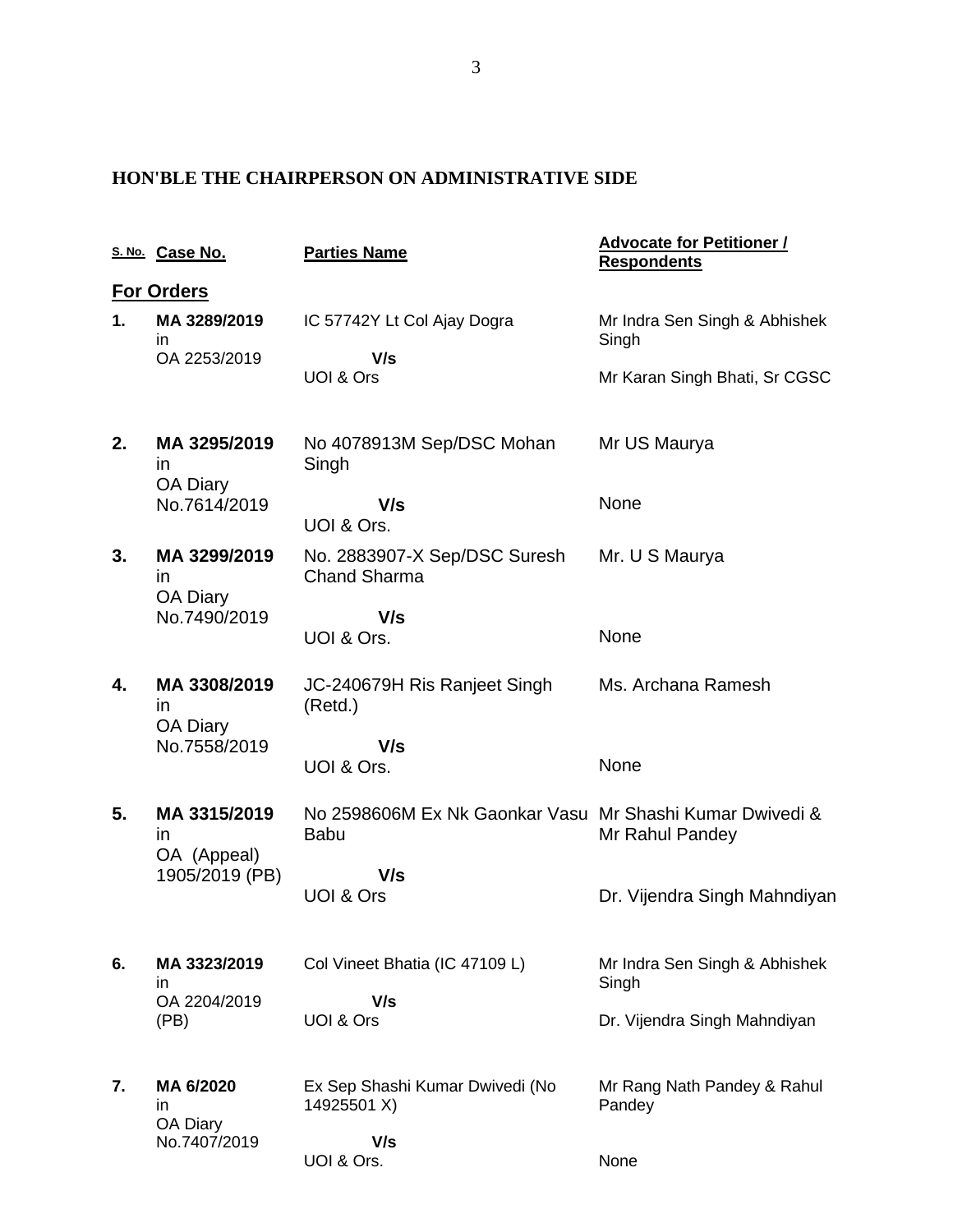| 8.  | MA 7/2020<br>in                 | JC-532017 Sub Kunwar Singh                            | Mr. Manoj Kr Gupta                       |
|-----|---------------------------------|-------------------------------------------------------|------------------------------------------|
|     | OA Diary<br>No.7616/2019        | V/s<br>UOI & Ors.                                     | None                                     |
| 9.  | MA 8/2020<br>in                 | Sep/DSC Tajveer Singh (No 15105863 Mr US Maurya<br>M) |                                          |
|     | OA Diary<br>No.7736/2019        | V/s<br>UOI & Ors.                                     | None                                     |
| 10. | MA 10/2020<br>in<br>OA Diary    | Sep Ramesh Kumar Malla (504467-F)<br>V/s              | Mr. Narender Kaushik & Pankaj<br>Kaushik |
|     | No.7499/2019                    | UOI & Ors.                                            | None                                     |
| 11. | MA 11/2020<br>in                | Lt Col Dharamvir Singh (IC 57196 X)                   | Mr Shreeji Bhavsar                       |
|     | OA Diary<br>No.7714/2019        | V/s<br>UOI & Ors.                                     | None                                     |
| 12. | MA 13/2020<br>in<br>OA (Appeal) | IC 58759W Lt Col Elvin Jacob<br>(Convict)             | Mr Anil Srivastava & Associates          |
|     | 2394/2019 (PB)                  | V/s<br>UOI & Ors                                      | None                                     |
| 13. | MA 14/2020<br>in                | IC-67815N Lt Col Manish Narayan                       | Mr Yash Kotak                            |
|     | OA Diary<br>No.7705/2019        | V/s<br>UOI & Ors.                                     | None                                     |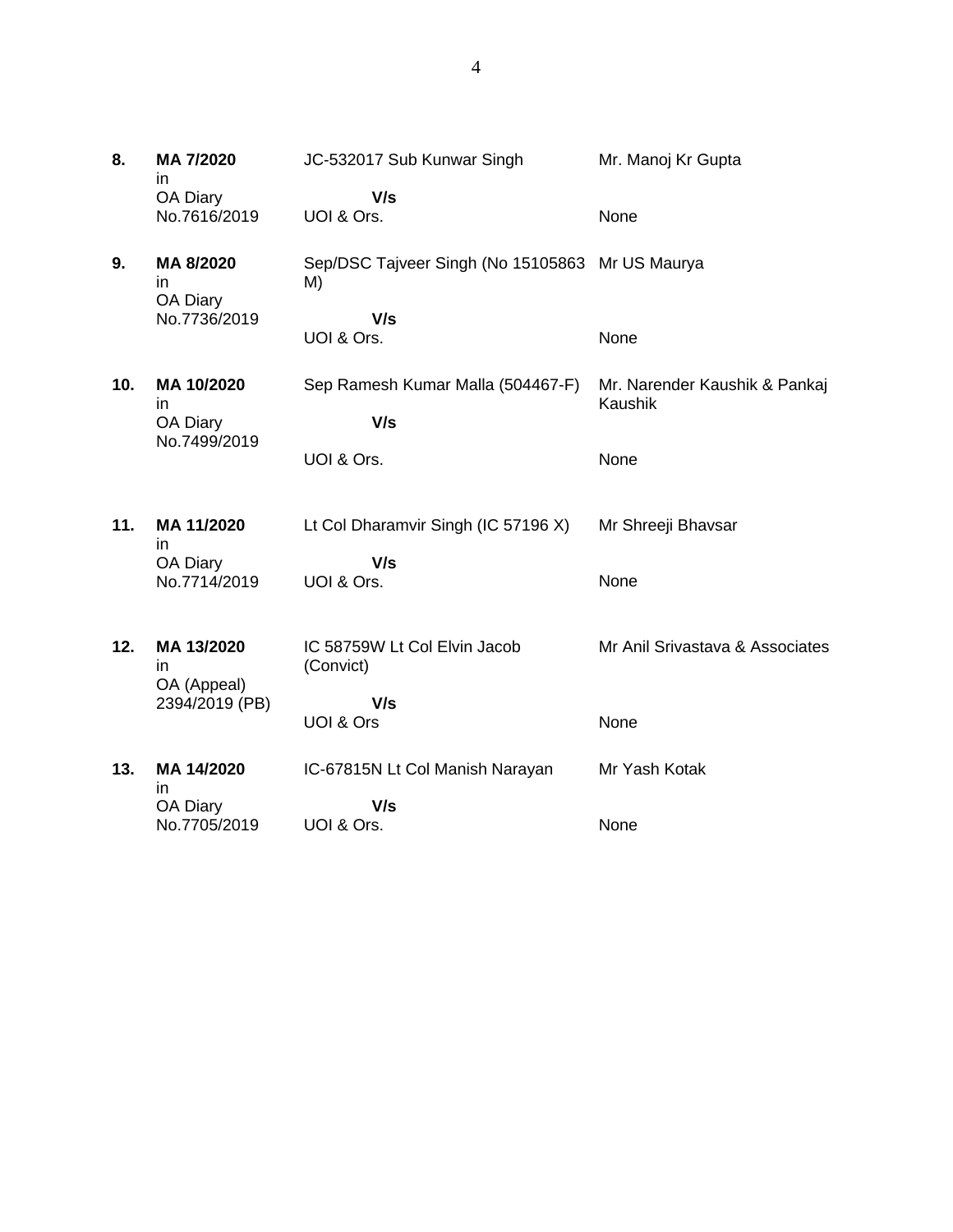# **ARMED FORCES TRIBUNAL, PRINCIPAL BENCH, NEW DELHI LIST OF BUSINESS**

**Date: 03-01-2020**

#### **Timing: 10:30 AM to 01.00 PM & 02.00 PM to 04.30 PM**

# **COURT No. 2 (Ground Floor)**

#### **CORAM:**

## **HON'BLE MS. JUSTICE SUNITA GUPTA HON'BLE LT. GEN. PHILIP CAMPOSE**

|    | S. No. Case No.                       | <b>Parties Name</b>                                      | <b>Advocate for Petitioner /</b><br><b>Respondents</b> |
|----|---------------------------------------|----------------------------------------------------------|--------------------------------------------------------|
|    | <b>For Admission</b>                  |                                                          |                                                        |
| 1. | OA 618/2019<br>with<br>MA 1194/2019   | Ex Mech 3 Manish Kumar (No 179130 Mr Praveen Kumar<br>R) |                                                        |
|    |                                       | V/s                                                      |                                                        |
|    |                                       | UOI & Ors.                                               | Mr. Satya Ranjan Swain                                 |
| 2. | OA 709/2019<br>with<br>MA 1717/2019 & | No 7772216L Ex Nk (TS) Ram Kewal<br>Roy                  | Mr. JP Sharma & Associates                             |
|    | 1718/2019                             | V/s                                                      |                                                        |
|    |                                       | UOI & Ors.                                               | Ms. Jyotsna Kaushik                                    |
| 3. | OA 738/2019                           | Ex MECH 3 Manish Kumar (No 179130 Mr Praveen Kumar<br>R) |                                                        |
|    |                                       | V/s                                                      |                                                        |
|    |                                       | UOI & Ors.                                               | Mr Satya Ranjan Swain                                  |
|    |                                       |                                                          |                                                        |
| 4. | OA 894/2019                           | No 14291823P Hony Nb Sub Harakh<br>Chand (Retd)          | Mr. SS Pandey & Associates                             |
|    |                                       | V/s                                                      |                                                        |
|    |                                       | UOI & Ors.                                               | Mr. Waize Ali Noor                                     |
|    |                                       |                                                          |                                                        |
| 5. | OA 1067/2019                          | No. 14928096-W Hav Chandrejit<br>Prasad                  | Mr. Indra Sen Singh/Abhishek<br>Singh                  |
|    |                                       | V/s                                                      |                                                        |
|    |                                       | UOI & Ors.                                               | Mr. V S Mahndiyan                                      |
|    |                                       |                                                          |                                                        |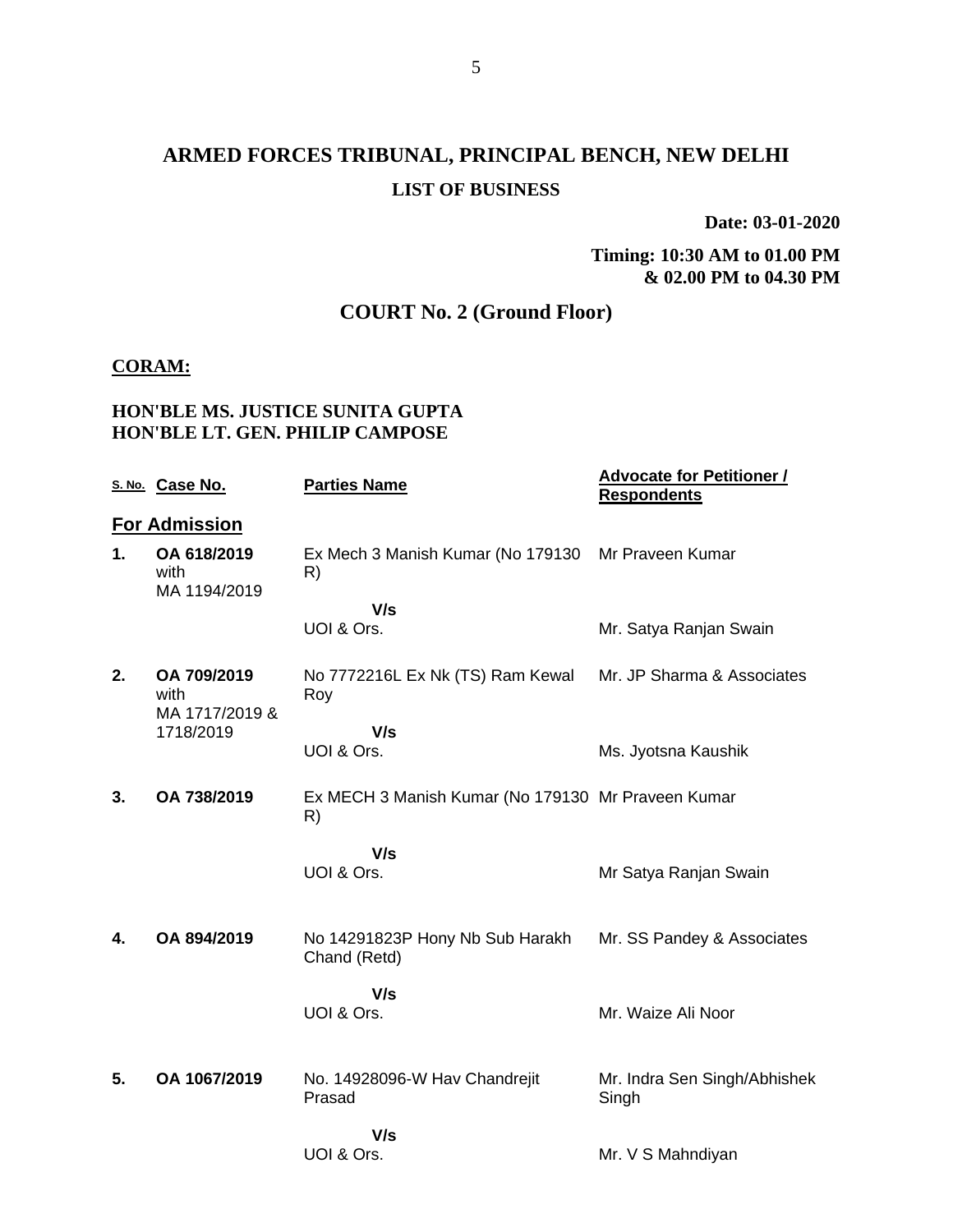| 6.  | OA 1946/2019                         | No. 18800 Gp Capt Haider Ali (Retd.)                                                        | Mr. Baljeet Singh                                |
|-----|--------------------------------------|---------------------------------------------------------------------------------------------|--------------------------------------------------|
|     |                                      | V/s<br>UOI & Ors.                                                                           | Mr. Y P Singh                                    |
| 7.  | OA 2427/2019<br>with                 | Ex JWO Santha Kumar (No 695962 N)                                                           | Mr Ajit Kakkar & Associatres                     |
|     | MA 3320/2019                         | V/s<br>UOI & Ors.                                                                           | None                                             |
| 8.  | OA 2428/2019<br>with<br>MA 3321/2019 | Ex JWO Mohandas Aniyathodiyil (No<br>678373 B)                                              | Mr Ajit Kakkar, Madhuri Koli and<br>Alpana Yadav |
|     |                                      | V/s<br>UOI & Ors.                                                                           | None                                             |
| 9.  | OA 2429/2019<br>with<br>MA 3322/2019 | Ex JWO Lalit Kumar Upadhyay (No<br>640490 A)                                                | Mr Ajit Kakkar                                   |
|     |                                      | V/s<br>UOI & Ors.                                                                           | None                                             |
| 10. | OA 2430/2019                         | Nb Sub Shyam Sundar Thakur (JC<br>773399 X)                                                 | Mr Ajit Kakkar, Madhuri Koli &<br>Alpana Yadav   |
|     |                                      | V/s<br>UOI & Ors.                                                                           | None                                             |
| 11. | OA 2432/2019                         | Smt Sushila Kumari Widow of Late Col Mr SM Dalal & VS Kadian<br>Satish Chander (IC 47730 W) |                                                  |
|     |                                      | V/s<br>UOI & Ors.                                                                           | None                                             |
| 12. | OA 2436/2019                         | Ex Sgt Somvir Singh (No 791879)                                                             | Mr Baljeet Singh & Deepika<br>Sheoran            |
|     |                                      | V/s<br>UOI & Ors.                                                                           | None                                             |
| 13. | OA 2437/2019                         | JC-269195L Sub (AIG) Madan Singh                                                            | Mr. S S Pandey & Associates                      |
|     |                                      | V/s<br>UOI & Ors.                                                                           | None                                             |
| 14. | OA (Appeal)<br>9/2020                | Sgt Vikash Kumar Singh (903283-H)                                                           | Mr. Mohan Kumar & Associates                     |
|     |                                      | V/s<br>UOI & Ors.                                                                           | None                                             |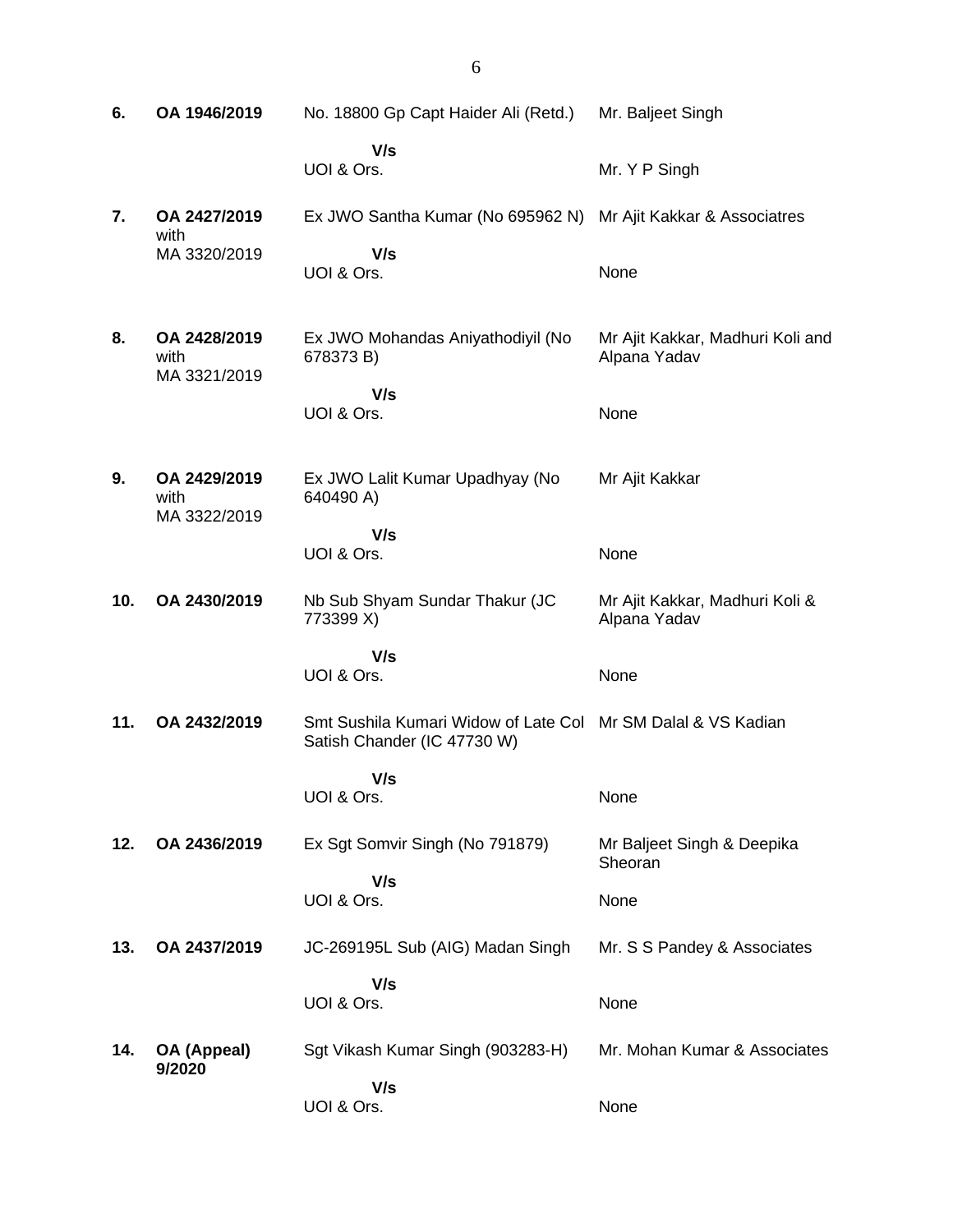# **For Hearing (Pleadings not complete)**

| 15. | OA 577/2016<br>with                  | Ex JWO MN Yesodharan                                           | Mr. Praveen Kumar                   |
|-----|--------------------------------------|----------------------------------------------------------------|-------------------------------------|
|     | MA 926/2019 &<br>927/2019            | V/s<br>UOI & Ors.                                              | Mr Prabodh Kumar                    |
| 16. | OA 636/2017                          | Ex Hav Brahampal Singh                                         | Mr Ajit Kakkar                      |
|     |                                      | V/s<br>UOI & Ors.                                              | Dr Vijendra Singh Mahndiyan         |
| 17. | OA 1195/2017<br>with                 | Cdr Sukhbir Singh Yadav (Retd)                                 | Mr Ajit Kakkar                      |
|     | MA 1103/2019 &<br>1104/2019          | V/s<br>UOI & Ors.                                              | Mr Harish V Shankar                 |
| 18. | OA 1445/2018                         | NO 1471307Y Ex Spr Hem Chandra<br>Jha                          | Mr. Binay Kumar Das                 |
|     |                                      | V/s<br>UOI & Ors.                                              | Mr. S D Windlesh                    |
| 19. | OA 1475/2018<br>with<br>MA 1496/2018 | JC-145215A Ex Sub Maj /Hony LT<br>Tshering Dadul Bhutia & Ors. | Mr. Anil Srivastava &<br>Associates |
|     |                                      | V/s<br>UOI & Ors.                                              | Mr. Syham Narayan                   |
| 20. | OA 1744/2018<br>with                 | No. 748917-S Ex Sgt Prasan Kumar                               | Mr. Virender Singh Kadian           |
|     | MA 1940/2018                         | V/s<br>UOI & Ors.                                              | Mr. Harish V Shankar                |
| 21. | OA 41/2019                           | Betteri W/o No. 1528941H Ex Spr<br>Late Sh. Mulchand           | Mr. Parmesh Kumar                   |
|     |                                      | V/s<br>UOI & Ors.                                              | Mr. Arvind Patel                    |
| 22. | OA 98/2019                           | JC-430960F Ex Sub/Clk Vinod<br><b>Kumar Singh</b>              | Mr. JP Sharma & Associates          |
|     |                                      | V/s<br>UOI & Ors.                                              | Mr. Shyam Narayan                   |

7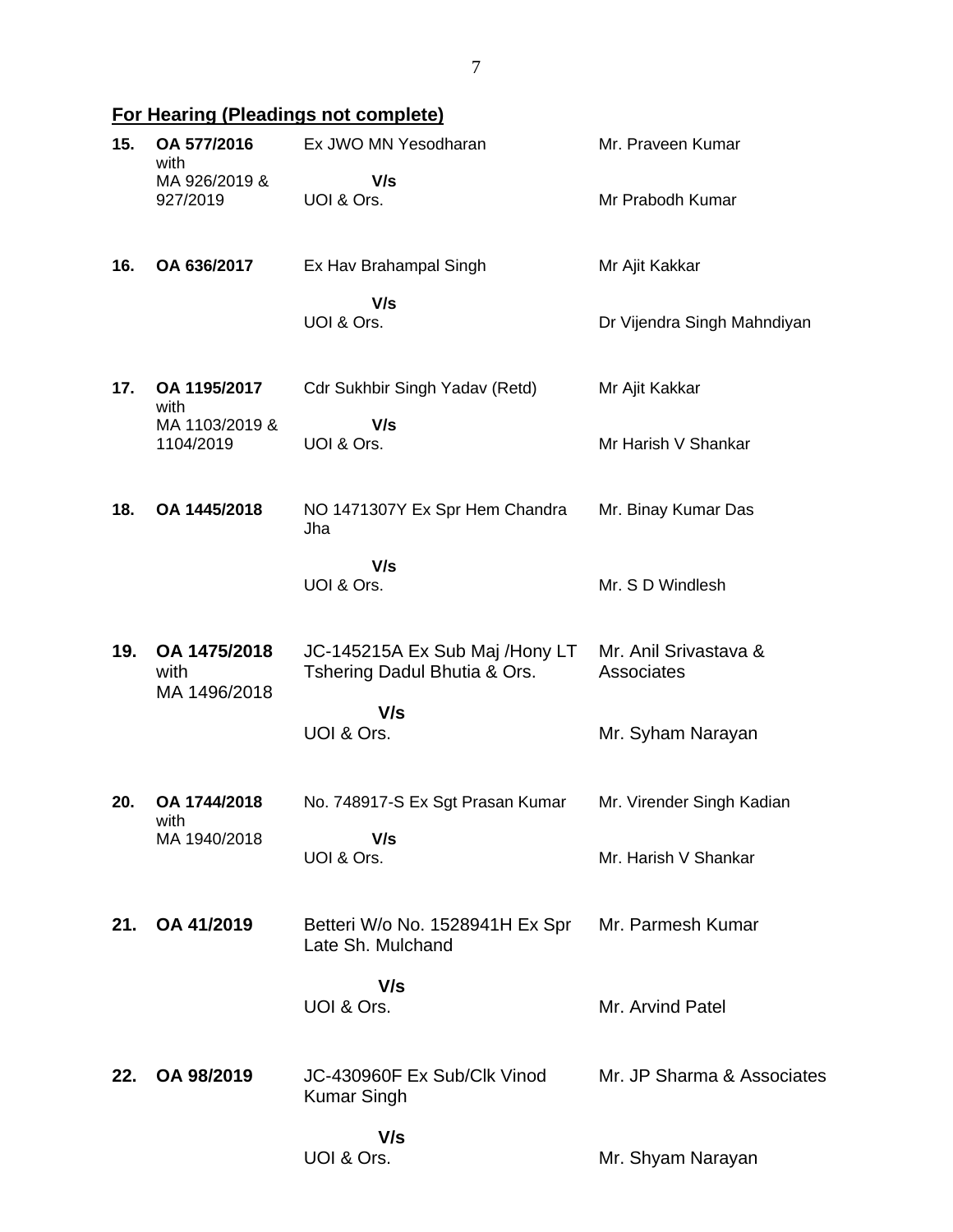| 23. | OA 381/2019<br>with                        | Ex Sgt Satyavir Singh (No 721209) Mr Virender Singh Kadian  |                                                                               |
|-----|--------------------------------------------|-------------------------------------------------------------|-------------------------------------------------------------------------------|
|     | MA 922/2019                                | V/s<br>UOI & Ors.                                           | Mr. S P Sharma                                                                |
| 24. | OA 859/2019                                | Air Cmde Ashok Kumar Upadhyaya Mr. Praveen Kumar<br>(Retd.) |                                                                               |
|     |                                            | V/s<br>UOI & Ors.                                           | Mr. S P Sharma                                                                |
| 25. | OA 1996/2019<br>with                       | Ex Sgt R Sadacharam (No 288523)                             | Mr Ajit Kakkar & Associates                                                   |
|     | MA 2926/2019                               | V/s<br>UOI & Ors.                                           | Ms. Suman Chauhan                                                             |
|     | <b>For Execution</b>                       |                                                             |                                                                               |
| 26. | MA 1060/2018<br>in<br>OA 1954/2017         | Lt Cdr R Krishna Murthy (01766N) &<br>Ors.                  | Mr. Sukhjinder Singh                                                          |
|     |                                            | V/s<br>UOI & Ors.                                           | Dr. Vijendra Singh Mahndiyan for<br>R 1-3 & Mr. Harish V Shankar for<br>$R-4$ |
| 27. | MA 9/2020<br>in.<br>OA 2/2016              | Ex Gnr Sanjeev Kumar (No<br>15134418W)                      | Mr AK Trivedi & Mr Yogesh<br>Sharma                                           |
|     |                                            | V/s<br>UOI & Ors                                            | Mr. V S Tomar                                                                 |
|     | <b>For Orders</b>                          |                                                             |                                                                               |
| 28. | RA 64/2018<br>with<br>MA 2093/2018         | Maj Raghvendra Singh (Retd) (SS-<br>39386F)                 | Mr Indra Sen Singh & Abhishek<br>Singh                                        |
|     | in<br>OA 718/2015                          | V/s<br>UOI & Ors                                            | Mr. V S Tomar                                                                 |
| 29. | MA 1595/2019<br>$\mathsf{I}$<br>OA 14/2019 | IC-45180A Col Veerendra Mohan<br>(Retd)                     | Ms Spitti A Sarkar                                                            |
|     |                                            | V/s<br>UOI & Ors.                                           | Mr. Tarunvir Singh Khehar                                                     |